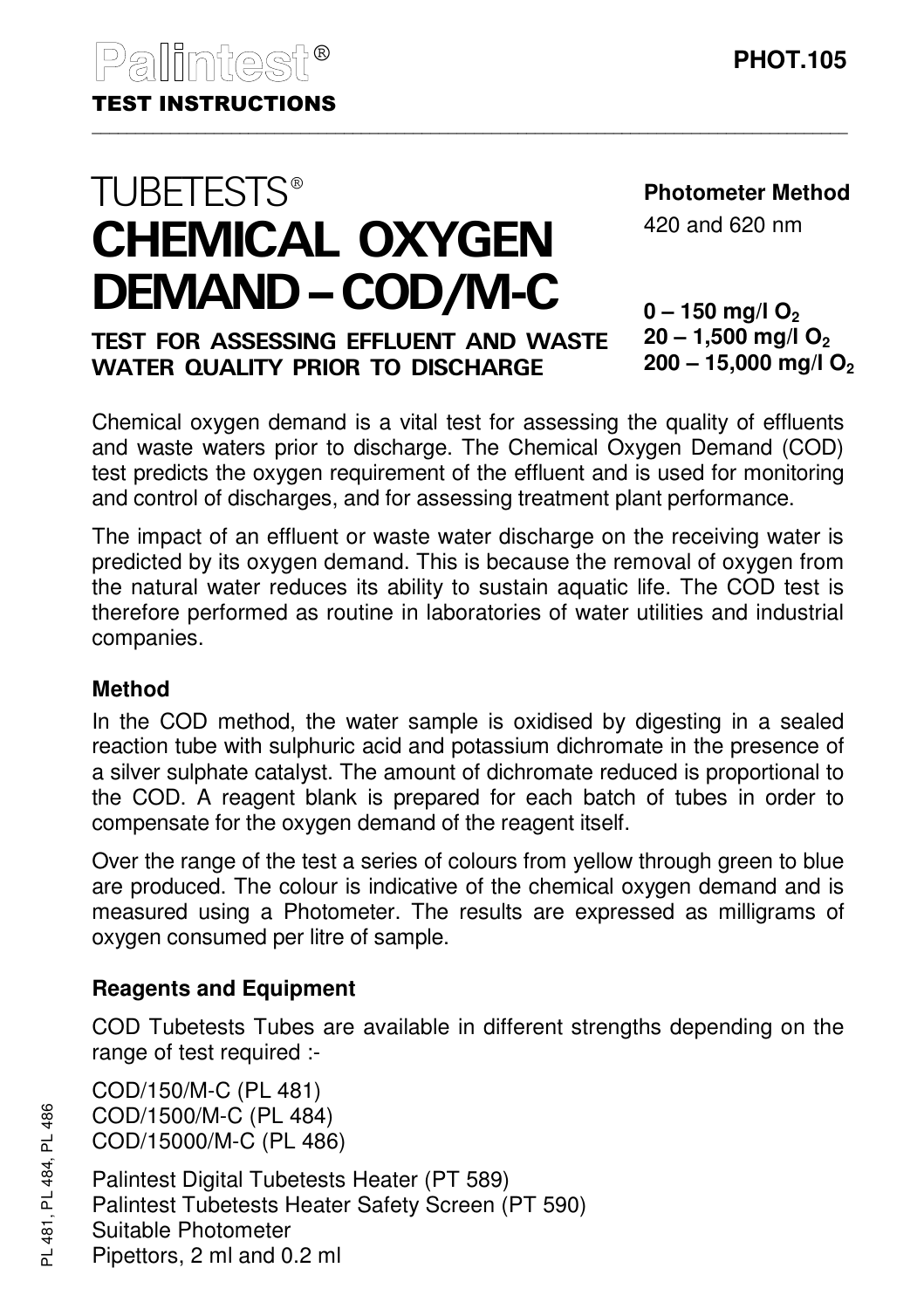COD test reagents are light sensitive. Store tubes in the original container and keep the box closed when not in use. Store in a refrigerator for maximum storage life. Inspect tubes before use - do not use any which show green discoloration.

#### **Working Practice**

The Palintest COD test is a simplified laboratory procedure and should be carried out in accordance with good laboratory working practice. The reagent tubes contain 84% sulphuric acid and must be handled with care. The use of appropriate protective clothing, gloves and safety spectacles is recommended. In the event of eye contact, rinse with large amounts of water and seek medical attention immediately. For skin contact, or spillage, wash immediately with large quantities of water.

Particular care should be taken when opening the reagent tubes to add the water sample as heat will be produced and gases may be evolved. Samples containing cyanide or sulphide will release toxic fumes and for such samples the test must always be carried out in a fume cupboard. It is generally recommended that the test be conducted in a fume cupboard where available.

Reagent tubes should not be opened whilst hot as pressure build-up may cause acid spillage. **Do not open tubes after sample digestion.**

### **Test Calibration**

These COD reagents are designed for use with any compatible photometer. For example, they have been tested and found to be compliant with the directreading Hach DR/2000 and DR/2500 Odyssey instruments.

They are not compatible with Palintest direct-reading instruments, for which dedicated COD reagents are available.

## **Reagent Blank**

In this test a reagent blank is used instead of the usual water blank referred to in the general photometer operating instructions. The reagent blank is prepared by adding deionised or distilled water to the reagent tube (see Test Procedure, Step 4) and then digesting the tube in the same manner as for the water sample.

It is not necessary to prepare a reagent blank each time the test is carried out. The reagent blank tube may be prepared weekly and used repeatedly with all samples prepared from the same batch of reagent tubes. The reagent blank should be stored in the dark, for example in the original packaging between use.

#### **Sample Preparation**

Effluents and waste water samples may contain undissolved or particulate material. Such samples may be homogenised in a blender prior to the test in order to improve accuracy and reproducibility.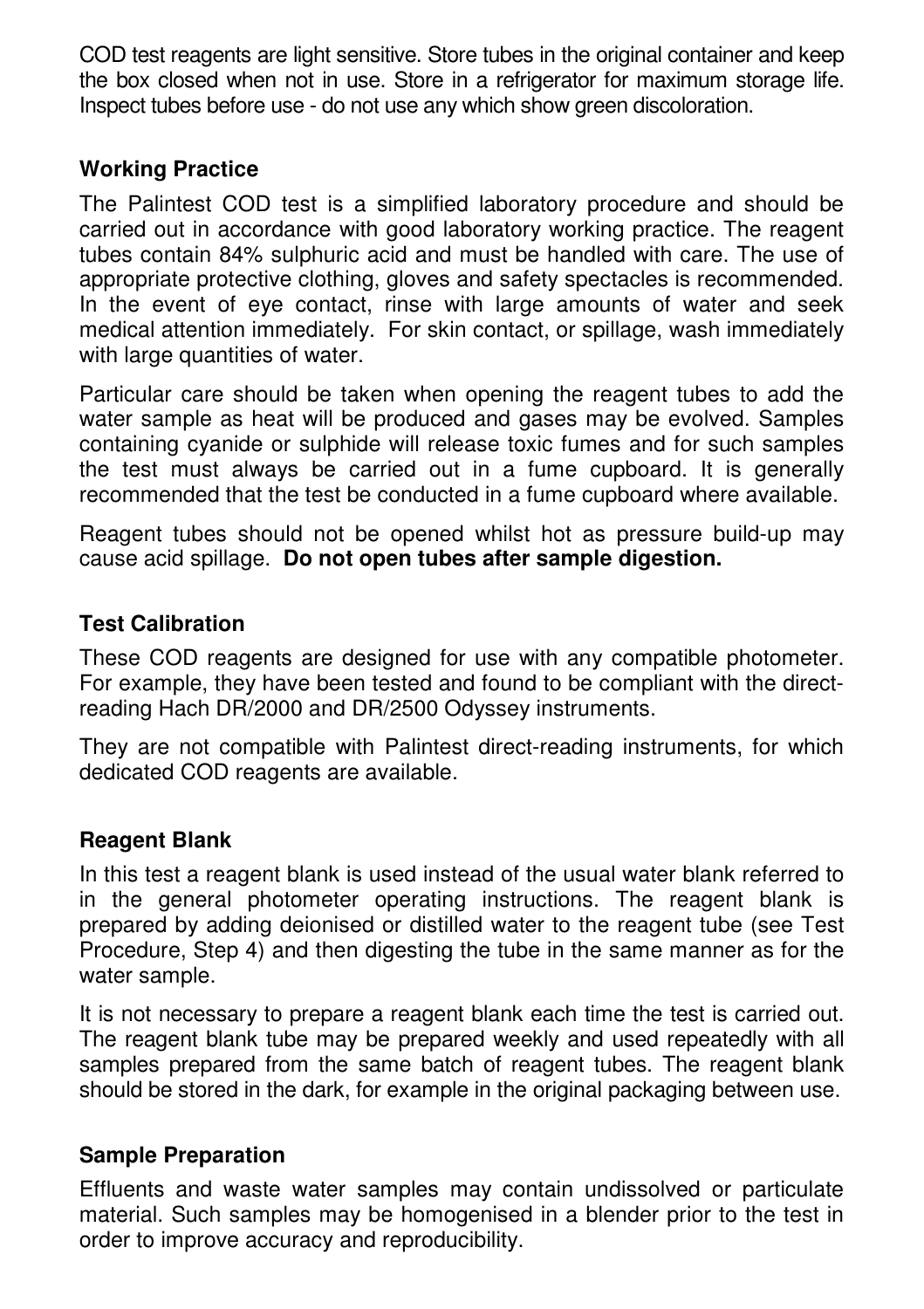## **Test Procedure**

- 1 Turn on Tubetests heater, set the control to 150 °C and place the safety shield in position. Allow the heater to heat up to temperature (see Tubetests Heater).
- 2 Prepare the SAMPLE TUBE as follows. Shake tube vigorously to suspend all sediment. Remove the cap of the COD Tubetests tube. Add 2 ml of sample (150 and 1,500 ranges), or 0.2 ml of sample (15,000 range), using a Palintest pipettor disposable tip dispenser or a standard laboratory pipette.
- 3 Replace the cap tightly and invert tube gently to mix contents. The tube will become hot on mixing. Ensure all of the precipitate is suspended before proceeding. Label the tube using the labels provided in the reagent pack and place the tube in the Tubetests heater. Ensure the safety screen is in position.
- 4 Prepare a REAGENT BLANK by repeating steps 2 and 3 using 2 ml (150 and 1,500 ranges), or 0.2 ml (15,000 range) of deionised or distilled water in place of the sample. This stage may be omitted if a suitable reagent blank tube is already available (see Reagent Blank).
- 5 Digest the tubes for two hours then turn off the heater unless it is required for further tests.
- 6 Carefully remove each tube, invert gently to mix and then transfer to a test tube rack.
- 7 Allow the tubes to cool to room temperature.
- 8 Select appropriate wavelength on photometer.
- 9 Take the photometer reading (see photometer instructions).

#### **Interferences**

Chloride is the main potential interference in the COD test. High chloride levels may result in an apparent high COD result.

The method most commonly prescribed in standard analytical methods is the addition of mercuric sulphate to the reagent system. In the Palintest COD/M-C tests, 0.04g of mercuric sulphate is provided in each tube of reagent and will suppress interference from up to 2,000 mg/l chloride in the sample.

## **Disposal**

The used COD Tubetests tubes contain strong sulphuric acid and other chemical reagents and care must therefore be exercised in their disposal. The tube contents should be disposed of in accordance with the laid down disposal procedures of the laboratory of use. Used tubes must always be treated using a proper waste disposal system. A COD tube disposal service is available through Palintest Ltd (UK only). The tubes must not be re-used as they are designed for single use only.